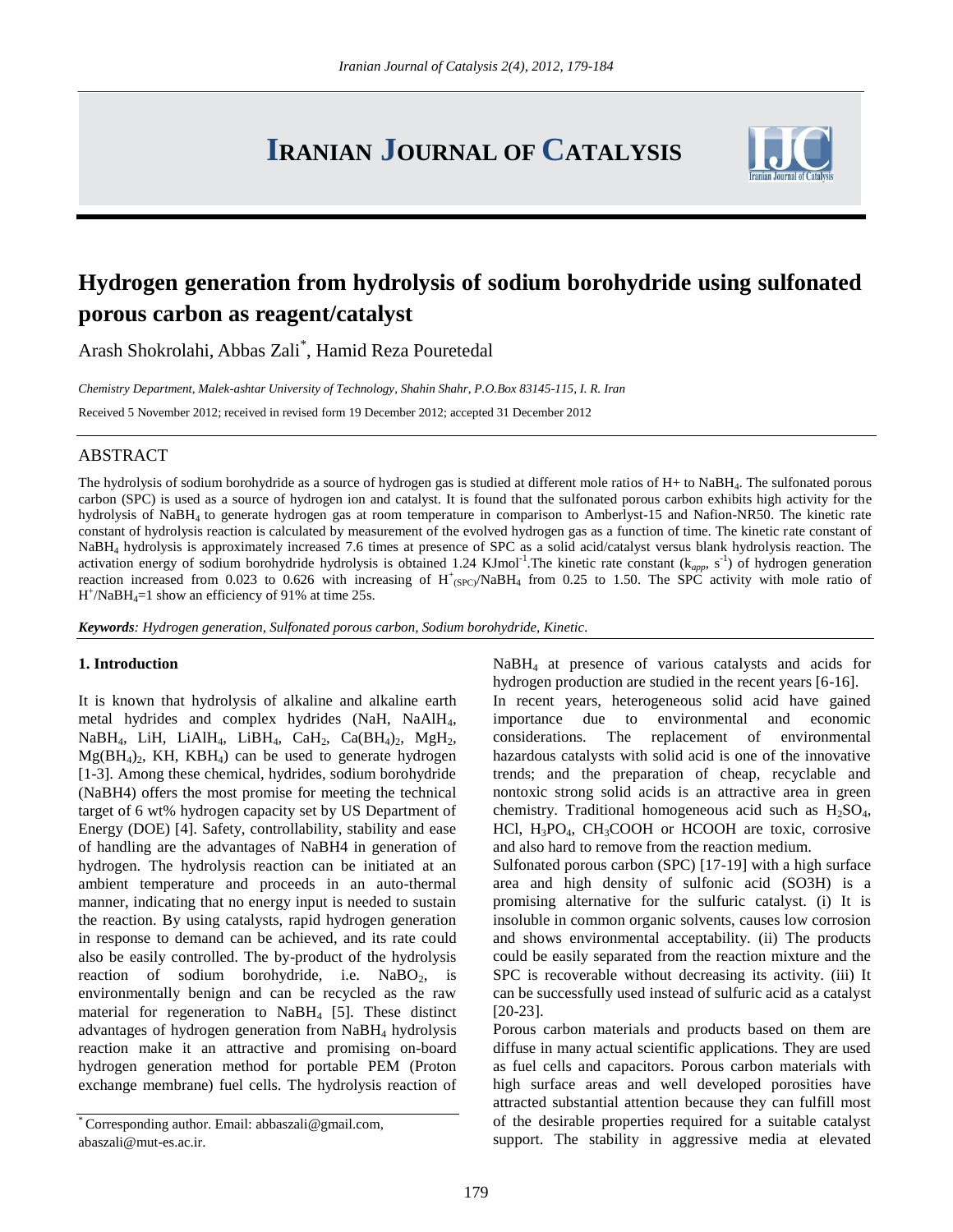temperature, feasibility of control parameters of the porous structure surface area in a broad range, and the physicochemical properties are the major advantages of carbon materials [24-28].

In this study, we investigated the behavior of hydrogen generation from NaBH<sup>4</sup> solution by adding SPC catalyst.

#### **2. Experimental**

#### *2.1. General experimental information*

Chemicals were purchased from Fluka, Merck, and Aldrich chemical companies. Scanning electron microscopy images (SEM) were taken on SEM SERON TECHNOLOGY AIS-2100. X-ray diffraction patterns (XRD) were obtained on a Bruker D8 ADVANCE instrument. The specific surface area and mean pore diameter (dp) were calculated from adsorption isotherms of nitrogen at 77 K using the standard Brunauer-Emmett-Teller (BET) equation, and were obtained on a NOVA 2200, Quantachrome Corporation, Version. The elementary analysis was obtained from Vario EL III of Elementar Company.

#### *2.2. Preparation of SPC*

Pine wood powder was used as starting material in the preparation of porous carbon (PC) material. In a typical procedure, wood powder (10 g) was impregnated with  $ZnCl<sub>2</sub>$  by immersion in aqueous solution of HCl (1.0 M, 50) ml) containing  $ZnCl<sub>2</sub>$  (20 g) under mechanical agitation at 25 ºC for 15 h. After that, the supernatant liquid was separated by filtration and the remaining solid was ovendried at 80 °C for 24 h. Then, the  $ZnCl_2$ -impregnated wood powder was placed in a boat like small size ceramic container and heated gradually from room temperature to 500 °C. The heating gradient was not faster than 10 °C min <sup>1</sup>. The heating time at maximum heat  $(500 °C)$  treatment temperature was 1 h. Thereafter, the sample was washed by heating in the aqueous HCl solution (5 %, 100 ml) at 100 ºC for 1 h. Then, the resulting solid was filtered and rinsed with warm distilled water (50 ºC) to confirm that the wash solution is free of zinc ions. The resultant activated porous carbon material was finally dried at 80 ºC in an oven for approximately 24 h. Then, the activated porous carbon material (5 g) was heated for 15 h in oleum (18-24 wt% SO<sub>3</sub>, 100 ml) at 180 °C under N<sub>2</sub> in order to introduce SO<sub>3</sub>H. After heating and then cooling to room temperature, distilled water (400 ml) was added to the mixture. The black precipitate was filtered and repeatedly washed with boiling distilled water until impurities such as sulfate ions were no longer detected in the wash water. The sample was finally dried overnight in an oven at 80 ºC to afford the sulfonated acid catalyst [17-19].

#### *2.3. Hydrogen generation*

Sodium borohydride (Merck), NaBH<sub>4</sub>, with a purity of 99% was used as received. It was kept in a nitrogen atmosphere in order to avoid hydrolysis with moisture. The hydrogen-

generation experiments were as follows. In a three-vent balloon, solid sodium borohydride and SPC were introduced into the reactor. The amount of SPC was 0.106 g (equal to 0.5 mmole  $H^+$ ) and the mole ratios of solid acid to NaBH<sub>4</sub> were at values of 0.25, 0.50, 0.75, 1.00, 1.25 and 1.50. The reactor temperature was controlled at room temperature (25 ºC). The reactor exhaust was connected to a water-filled inverted burette. Then, 4.0 ml double-distilled water with desired temperature was injected into the reactor in the absence of any stirring of reactant. All of the experiments were video-recorded and the volume of evolved  $H_2$  was obtained from the pictures of video. Each experiment was carried out three times in order to ensure reproducibility of the results. The volume of generated  $H_2$  was used to calculate the NaBH<sup>4</sup> conversion for each reaction.

#### **3. Results and discussion**

#### *3.1. Characterization of SPC*

The density of  $SO<sub>3</sub>H$  group of SPC was determined on the basis of elemental analysis. Total acid density  $(SO<sub>3</sub>H<sup>+</sup>)$ COOH) and  $(SO<sub>3</sub>H<sup>+</sup> COOH<sup>+</sup> OH)$  were obtained using standard acid-base back-titration with bases of different strength: NaHCO<sub>3</sub> and NaOH solutions, respectively  $[29]$ . The results revealed the amounts of  $SO<sub>3</sub>H$ , COOH, and phenolic OH groups are 3.55, 0.15, and 1.02 mmol  $g^{-1}$ , respectively.

The X-ray diffraction pattern of sulfonated porous carbon exhibits two broad and weak peaks  $(2\theta = 10-30^{\circ}, 35-45^{\circ})$ attributed to amorphous carbon (Fig. 1) [17]. The SEM image of SPC (Fig. 2) reveals the morphology and structure of amorphous carbon that is in agreement with XRD pattern. The sample was gold coated prior to scanning. The BET results show a surface area of 1260  $m^2$  g<sup>-1</sup> for prepared the SPC.

#### *3.2. Hydrogen generation catalyzed by SPC*

Sulfonated porous carbon (SPC) with  $SO<sub>3</sub>H$  groups used as a heterogeneous solid acid in  $H_2$  production from hydrolysis reaction of sodium borohydride. In acidic solutions, the hydrolysis of NaBH<sub>4</sub> proceeds as follows [30]:

$$
BH_{4}^- + H^+ + 3H_2O \to B(OH)_3 + 4H_2
$$
 (1)

 $BH_4^- + H^+ + 3H_2O \rightarrow B(OH)_3 + 4H_2$ <br>In Fig. 3, the volume of generated hy<br>mole ratios of  $H^+(sec)/NabH_4$  ((temperature (25 °C) was shown withi<br>rate of hydrogen generation is increas<br>mole ratio of  $H^+(sec)/NabH_4$ . The yield<br>obtained In Fig. 3, the volume of generated hydrogen gas at various mole ratios of  $H^+_{(SPC)}/NaBH_4$  (0.25-1.50) at room temperature (25 ºC) was shown within 120 s. As seen, the rate of hydrogen generation is increased with increasing of mole ratio of  $H^+_{(SPC)}/NaBH_4$ . The yield of more than 90% is obtained at mole ratio  $\geq 1$ . But, the conversion of 40-80% of  $NaBH<sub>4</sub>$  is seen at mole ratios of smaller than 1 because the reaction is limited by the amount of  $H^+_{(SPC)}$  ions. However, in mole ratio below 1, the generated  $H_2$  volume is more than the expected volume based on stoichiometry of the reaction (Eq. 1). At mole ratio  $< 1.0$ , the rate of H<sub>2</sub> evolution shows two steps in hydrolysis reaction at presence SPC. In the first step, the  $H_2$  evolution is obtained with high rate that show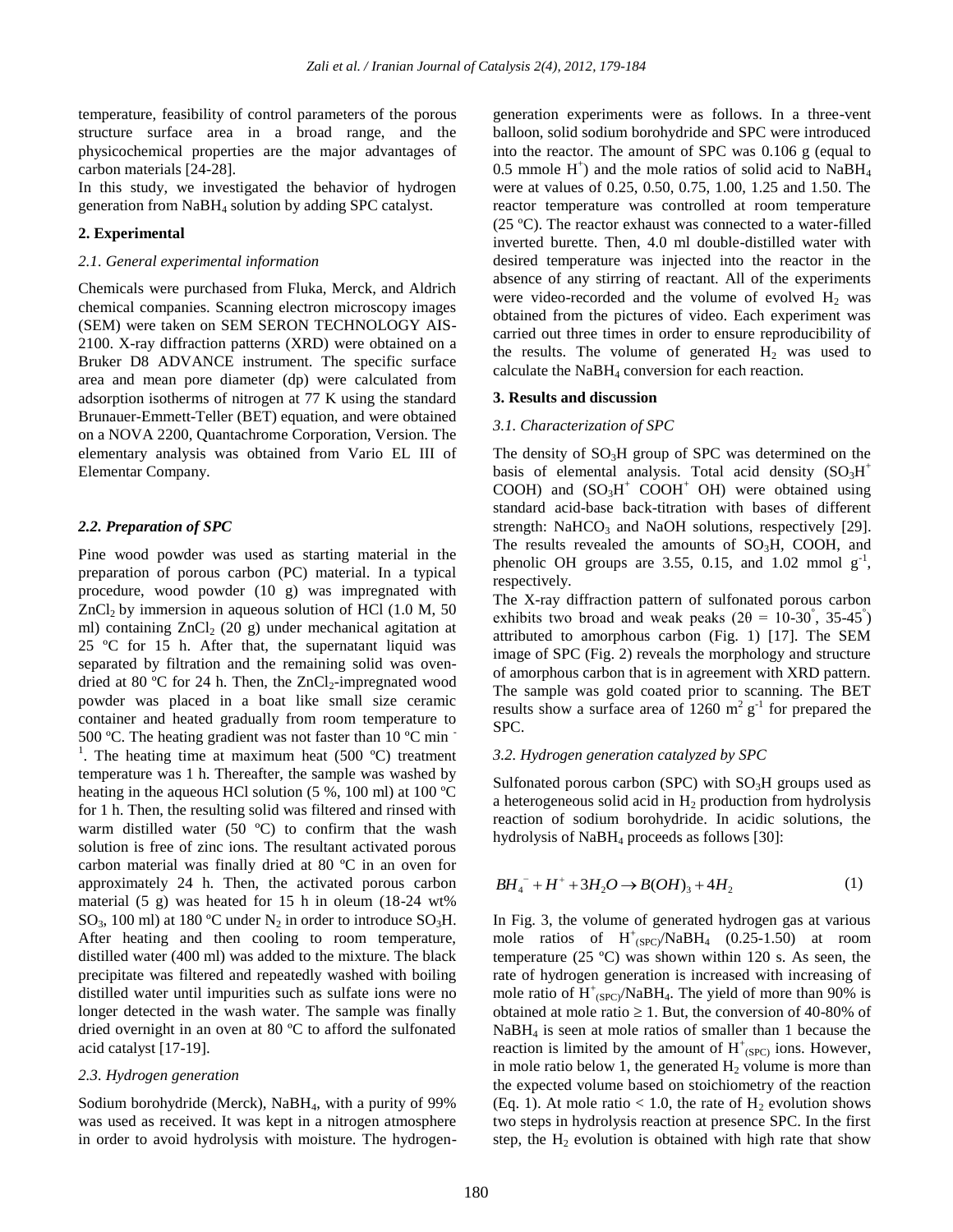

**Fig. 1.** (a) The X-ray diffraction patterns of the synthesized SPC, (b) The X-ray diffraction patterns of reference [17] at various carbonization temperatures.

hydrolysis reaction of NaBH<sub>4</sub> is catalyzed by SPC reagent. While, in the second step, the  $NaBH<sub>4</sub>$  hydrolysis is a noncatalyzed reaction or a spontaneous reaction and the  $H_2$ evolution reaction is progressed with less rates. However, the hydrogen evolution occurs in one step in mole ratios  $\geq 1$ that show the hydrolysis of  $N$ a $BH$ <sub>4</sub> is catalyzed by SPC.

#### *3.3. Kinetic of hydrogen generation*

The first part of hydrogen evolution curve (Fig. 3) in amplitude of 1-5 s was used to determine the kinetic rate constant of the hydrolysis reaction of  $N$ aBH<sub>4</sub> with SPC at different mole ratios. With respect to the hydrolysis reaction (Eq. 1), the following equation was used to show the equation of  $N$ aBH<sub>4</sub> hydrolysis with SPC as a solid acid.

$$
r = -\frac{d[NaBH_4]}{dt} = k[NaBH_4]^x [H^+]^y [H_2O]^z
$$
 (2)

The powers of x, y and z are the reaction orders versus NaBH<sub>4</sub> concentration,  $H^+_{(SPC)}$  concentration and water, respectively. It is noticed that: i) the concentration of water was considered as constant concentration due to the excess of water in the reactions, ii) the hydrogen ion concentration of SPC was  $4.72$  mmol  $g^{-1}$  and is a constant amount (0.106 g of SPC is equivalent  $0.5$  mmol  $H^+$ ). This amount of SPC produces only 6.1 ml of hydrogen; hence, the first 6.1 ml of hydrogen was not taken into account in the calculations.

According to the conditions, the Eq. (2) can be simplified as:

$$
r = -\frac{d[NaBH_4]}{dt} = k'[NaBH_4]^x
$$
 (3)

The reaction order versus the  $NabH_4$  concentration was determined in the course of experiment by using the  $x<sup>th</sup>$ order kinetics. With respect to NaBH<sup>4</sup> hydrolysis reaction, the pseudo-first order kinetic was applied for all the experiments. The regression coefficients *R* are obtained 0.970-0.993 (Fig. 4), which suggested that the reaction of hydrogen generation fitted well with the pseudo-first order kinetic model. The obtained kinetic rate constants and the half-time of the reaction at different ratios of  $H^+_{SPC}/NaBH_4$ are collected in Table 1. The SPC did not show any effective on the NaBH<sup>4</sup> hydrolysis reaction at mole ratio of  $H^+_{(SPC)}$ /NaBH<sub>4</sub> of 0.25. This result, also, was observed obviously at mole ratios of 0.5 and 0.75 (Fig. 3). The spontaneous hydrolysis of NaBH<sub>4</sub> in the absence of any  $H^+$ in the medium occurred as:

$$
BH_4^- + 4H_2O \to B(OH)_4 + 4H_2 \tag{4}
$$

The kinetic equation of spontaneous hydrolysis of  $N$ aBH<sub>4</sub> is as follows:

$$
r = -\frac{d[NaBH_4]}{dt} = k[NaBH_4]^x [H_2O]^y
$$
\n(5)



**Fig. 2**. SEM images of SPC.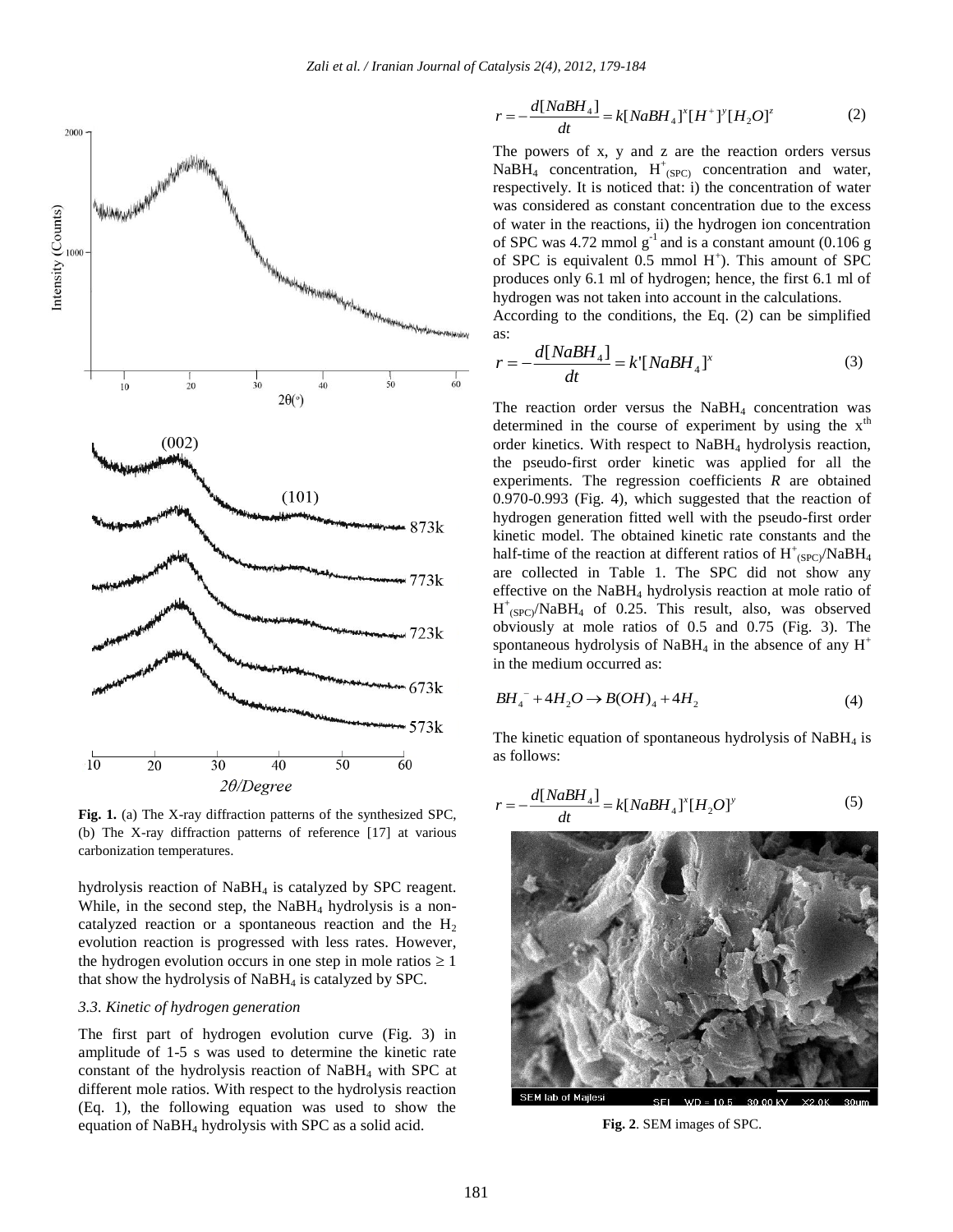

**Fig. 3.** The hydrogen generation at various mole ratios of H + (SPC)/NaBH<sup>4</sup> **.**



Fig. 4. The kinetic rate constants of hydrolysis of NaBH<sub>4</sub> at various mole ratio of  $H^+_{\langle \text{SPC} \rangle}/\text{NaBH}_4$ .



**Fig. 5**. The hydrogen generation at ratio  $H^+_{ (SPC)}/N$ aBH<sub>4</sub>of 0.25.

The amount of water is excess and therefore, equation (5) is simplified as equation (3). The pseudo-first order kinetic equation was used to calculate the kinetic rate constant of spontaneous hydrolysis of NaBH<sup>4</sup> by using the second part of  $H_2$  evolution curve of Fig. 5. The kinetic rate constant of hydrolysis reaction without SPC was  $0.003$  s<sup>-1</sup> with  $R^2$ =0.987 (Fig. 6). The results are shown an increasing of 7.6 times in kinetic rate constant of  $N$ a $BH<sub>4</sub>$  hydrolysis reaction at presence of SPC as a solid acid.

#### *3.4. Activation energy*

The activation energy was calculated by using the results of hydrogen evolution at ratio  $H^+_{(SPC)}/NaBH_4$  of 1 at temperatures of 25, 40, 55 and 70 ºC. The Arrenious equation was used to determine the activation energy.

$$
k = A \exp(-E_a / RT) \tag{6}
$$

The kinetic rate constants and activation energy are collected in Table 2. The activation energy was 1.24 KJ mol<sup>-1</sup> for hydrolysis of NaBH<sub>4</sub> by using SPC. Apparently, a decrease in activation energy in comparison to liquid-acid such as HCl and  $CH<sub>3</sub>COOH$  is due to the presence of solidacid.

#### *3.5. Reusability of the SPC*

The reusability of the SPC was tested in 4-cycles in hydrogen generation with NaBH<sub>4</sub> at mole ratio 1. After each cycle, the SPC are removed from sample, washed with dilute sulfuric acid and water and dried at 80 ºC in 12 h. The reusability of SPC activity in hydrogen generation is shown in Fig. 7. As seen, the treatment of SPC shows the reproducibility of its behavior as an acid/catalyst in hydrogen generation reaction so that a 10% reduction is observed in kinetic rate constant after 4-cycles of experiments.

## *3.6. Comparison of SPC activity*

In order to rationally evaluate the activity of SPC in hydrolysis reaction, a comparative study was made with two solid acids such as Amberlyst-15 and Nafion-NR50 and homogeneous acids of HCl and CH<sub>3</sub>COOH. The yield and time of hydrolysis reaction, surface areas of solid acids, acid

**Table 1.** The pseudo-first-order rate constant (k) and half-life  $t_{1/2}$  at different mole ratio of  $H^+_{(SPC)}/N$ aBH<sub>4</sub> for hydrogen generation.

| MR   | $k_{app}$ , $s^{-1}$ | $t_{1/2}$ , s |
|------|----------------------|---------------|
| 0.25 | 0.023                | 30.13         |
| 0.50 | 0.052                | 13.33         |
| 0.75 | 0.095                | 7.29          |
| 1.00 | 0.157                | 4.41          |
| 1.25 | 0.272                | 2.55          |
| 1.50 | 0.626                | 1.11          |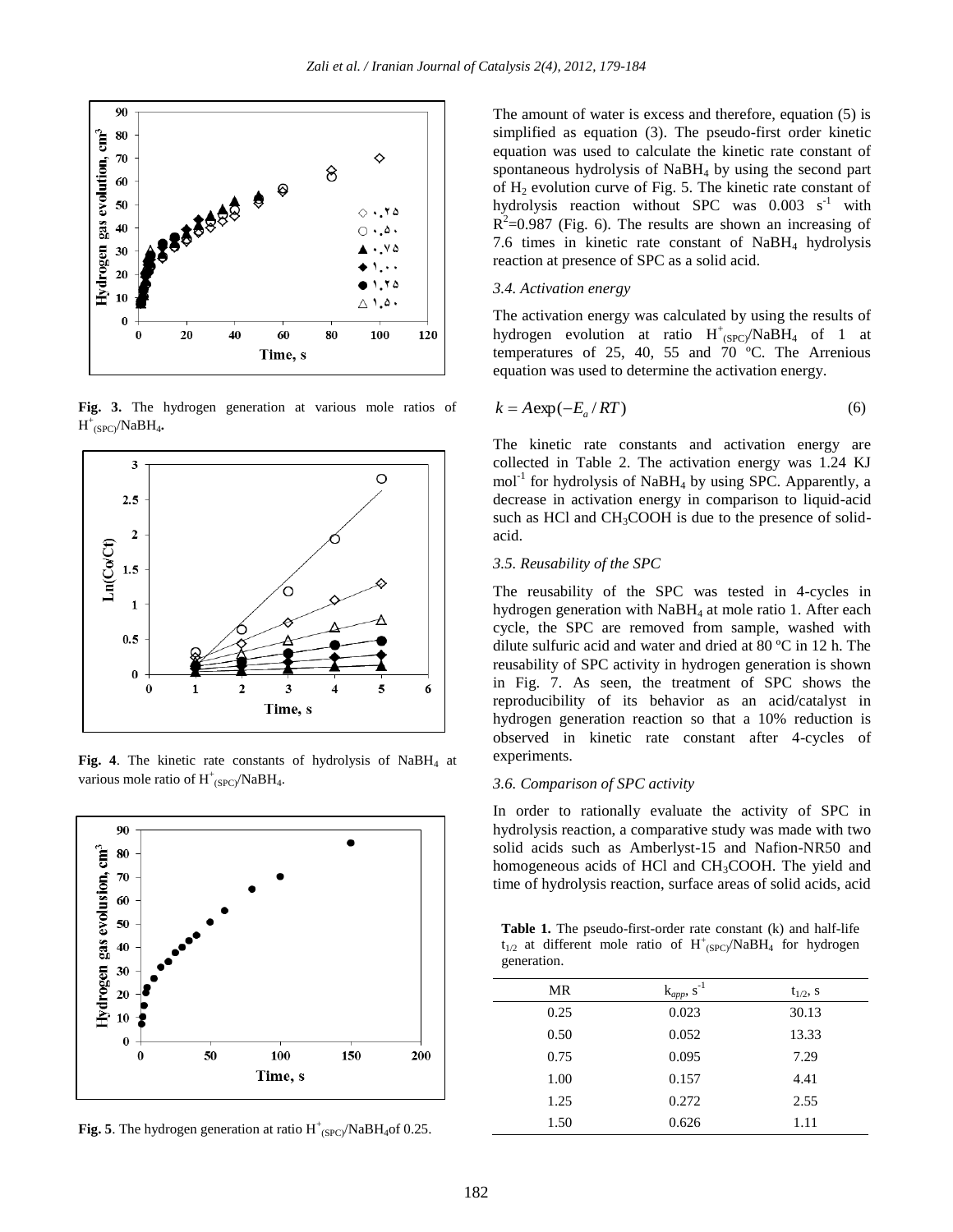

Fig. 6. The kinetic rate constant of hydrolysis of NaBH<sub>4</sub> at ratio  $H^+_{(SBC)}/NaBH_4$ of 0.25.



**Fig. 7**. The repeatability of SPC activity in hydrogen generation.

densities and added amounts of acids are summarized in Table 3. As seen, SPC show a very high surface area and low reaction time in comparison Amberlyst-15 and Nafion-NR50. Also, a reaction time 25 s is obtained at presence of SPC with acid density (mmol  $H^+/g$ ) of 4.7 that is comparable with HCl and  $CH<sub>3</sub>COOH$  with high acid density.

Hydrochloric acid, as a homogeneous acid, has the highest activity, reaching 100% yield of  $H<sub>2</sub>$  (based on NaBH<sub>4</sub>) after 40s of reaction [30]. However, among of solid acids with the same chemical equivalent of  $H^+$ , the higher activity is observed at presence of SPC. The high activity performance of the SPC is attributable to the high specific surface area and the high density of porous, which provide good access to the SO3H groups on the surface of the carbon material.

#### **4. Conclusions**

A simple producer can be used to prepare Sulfonated Porous Carbon. The prepared SPC can be used as a solid acid in NaBH<sup>4</sup> hydrolysis. The kinetic rate constant of hydrolysis

**Table 2**. The pseudo-first-order rate constant (k) at different temperatures and activation energy of hydrolysis at ratio of  $H^+_{(SPC)}/N$ aB $H_4$  of 1.

| T, K       | $k_{app}$ , s <sup>-1</sup> |
|------------|-----------------------------|
| 298        | 0.157                       |
| 313        | 0.162                       |
| 328        | 0.165                       |
| 343        | 0.168                       |
| Ea, KJ/mol | 1.24                        |
| R2         | 0.988                       |

reaction is 7 times as much in comparison to non-catalyzed hydrolysis. The proposed SPC shows properties such as safety, good proton source, least hazardous, cheapness, availability of the reagents, easy and clean work-up. The hydrolysis reaction is controllable at these conditions. We believe that the present methodology could be novel and important addition to existing methodologies.

#### **References**

- [1] B.H. Liu, Z.P. Li, J. Power Sources 187 (2009) 527-534.
- [2] V.C.Y. Kong, F.R. Foulkes, D.W. Kirk, J.T. Hinatsu, Int. J. Hydrogen Energy 24 (1999) 665-675.
- [3] D. Xu, H. Zhang, W. Ye, Catal. Commun. 8 (2007) 1767-1771.
- [4] A. Züttel, Mater. Today 6 (2003) 24-33.
- [5] Y. Kojima, T. Haga, Int. J. Hydrogen Energy 28 (2003) 989- 993.
- [6] S.C. Amendola, S.L. Sharp-Goldman, M.S. Janjua, N.C. Spencer, M.T. Kelly, P.J. Petillo, M. Binder, Int. J. Hydrogen Energy 25 (2000) 969-975.
- [7] S. Özkar, M. Zahmarkiran, J. Alloys Compd. 404-406 (2005) 728-731.
- [8] C. Wu, H. Zhang, B. Yi, Catal. Today 93-95 (2004) 477-483.
- [9] Y. Kojima, K. Suzuki, K. Fukumoto, M. Sasaki, T. Yamamoto, Y. Kawai, H. Hayashi, Int. J. Hydrogen Energy 27 (2002) 1029-1034.
- [10] A.M.F.R. Pinto, D.S. Falcão, R.A Silva, C.M. Rangel, Int. J. Hydrogen Energy 31 (2006) 1341-1347.
- [11] B.H. Liu, Z.P. Li, S. Suda, J. Alloys Compd. 415 (2006) 288- 293.
- [12] B.H. Liu, Q. Li, Int. J. Hydrogen Energy 33 (2008) 7385- 7391.
- [13] J. Zhang, T.S. Fisher, J.P. Gore, D. Hazra, R.P. Veeraraghavan, Int. J. Hydrogen Energy 31 (2006) 2292-2298.
- [14] K.W. Cho, H.S. Kwon, Catal. Today 120 (2007) 298-304.
- [15] Z.T. Xia, S.H. Chan, J. Power Sources 152 (2005) 46-49.
- [16] S. Murugesan, V. Subramanian, J. Power Sources 187 (2009) 216-23.
- [17] M. Kitano, K. Arai, A. Kodama, T. Kousaka, K. Nakajima, S. Hayashi, M. Hara, Catal. Lett. 131 (2009) 242-249.
- [18] M.O. Marín, C.F. González, A.M. García, V.G. Serrano, Appl. Sur. Sci. 252 (2006) 5967-5971.